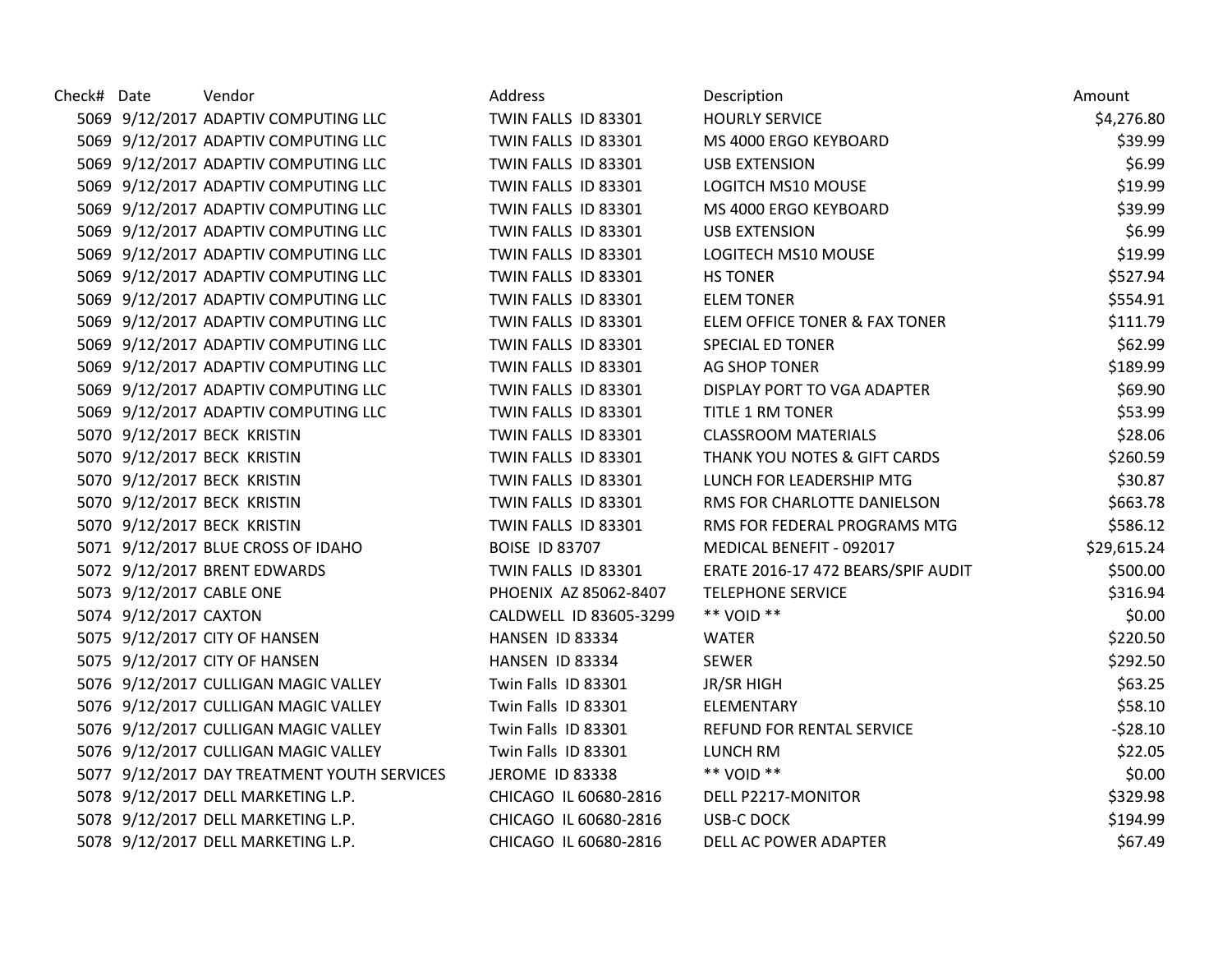| 5079 9/12/2017 FOOD SERVICES OF AMERICA     | SEATTLE WA 98124-1846    | <b>FOOD SUPPLIES</b>                     | \$536.08     |
|---------------------------------------------|--------------------------|------------------------------------------|--------------|
| 5079 9/12/2017 FOOD SERVICES OF AMERICA     | SEATTLE WA 98124-1846    | <b>FOOD SUPPLIES</b>                     | \$330.64     |
| 5079 9/12/2017 FOOD SERVICES OF AMERICA     | SEATTLE WA 98124-1846    | <b>FOOD SUPPLIES</b>                     | \$446.44     |
| 5079 9/12/2017 FOOD SERVICES OF AMERICA     | SEATTLE WA 98124-1846    | <b>FOOD SUPPLIES</b>                     | \$578.69     |
| 5080 9/12/2017 GREAT AMERICA FINANCIAL SERV | DALLAS TX 75266-0831     | <b>COPIER AGREEMENT-ELEM</b>             | \$138.00     |
| 5080 9/12/2017 GREAT AMERICA FINANCIAL SERV | DALLAS TX 75266-0831     | <b>COPIER AGREEMENT-HS</b>               | \$137.00     |
| 5081 9/12/2017 Hansen School Dist #415      |                          | EMPLOYER SHARE MC/FICA - 092017          | \$11,539.06  |
| 5082 9/12/2017 Hansen School Dist #415      |                          | EMPLOYER SHARE PERSI - 092017            | \$18,658.97  |
| 5083 9/12/2017 Hansen School Dist. #415     |                          | PAYROLL - 092017                         | \$155,314.95 |
| 5084 9/12/2017 HOUGHTON MIFFLIN HARCOURT    | CHICAGO IL 60693         | MATH 180 PROGRAM FOR SPED                | \$10,863.00  |
| 5085 9/12/2017 IASBO                        | Hailey ID 83333          | 2017-18 MEMBERSHIP-E HOWELL              | \$125.00     |
| 5086 9/12/2017 IDAHO POWER                  | Seattle WA 98124-1966    | JR/SR HIGH                               | \$1,640.54   |
| 5086 9/12/2017 IDAHO POWER                  | Seattle WA 98124-1966    | ELEMENTARY                               | \$1,343.48   |
| 5086 9/12/2017 IDAHO POWER                  | Seattle WA 98124-1966    | PRESCHOOL                                | \$24.19      |
| 5086 9/12/2017 IDAHO POWER                  | Seattle WA 98124-1966    | <b>SOUTH MODULAR</b>                     | \$16.60      |
| 5086 9/12/2017 IDAHO POWER                  | Seattle WA 98124-1966    | <b>FOOTBALL FIELD</b>                    | \$23.94      |
| 5086 9/12/2017 IDAHO POWER                  | Seattle WA 98124-1966    | <b>IRRIGATION PUMP</b>                   | \$331.87     |
| 5087 9/12/2017 INTEGRATED TECHNOLOGIES      | TWIN FALLS ID 83303-1843 | <b>HS OFFICE</b>                         | \$9.89       |
| 5087 9/12/2017 INTEGRATED TECHNOLOGIES      | TWIN FALLS ID 83303-1843 | ELEM-SHARP                               | \$426.40     |
| 5087 9/12/2017 INTEGRATED TECHNOLOGIES      | TWIN FALLS ID 83303-1843 | ELEM-XEROX                               | \$124.18     |
| 5087 9/12/2017 INTEGRATED TECHNOLOGIES      | TWIN FALLS ID 83303-1843 | HS TEACHERS                              | \$186.10     |
| 5088 9/12/2017 INTERMOUNTAIN GAS            | <b>BOISE ID 83732</b>    | <b>JR/SR HIGH</b>                        | \$41.40      |
| 5088 9/12/2017 INTERMOUNTAIN GAS            | <b>BOISE ID 83732</b>    | ELEMENTARY                               | \$12.62      |
| 5088 9/12/2017 INTERMOUNTAIN GAS            | <b>BOISE ID 83732</b>    | PRESCHOOL                                | \$9.79       |
| 5088 9/12/2017 INTERMOUNTAIN GAS            | <b>BOISE ID 83732</b>    | AG BLDG                                  | \$9.91       |
| 5089 9/12/2017 MEADOW GOLD DAIRIES-BOISE    | DENVER CO 80271-0960     | <b>MILK</b>                              | \$1,220.99   |
| 5090 9/12/2017 PLATT                        | BOSTON MA 02241-8759     | <b>FOOTBALL FIELD LIGHTS</b>             | \$57.27      |
| 5091 9/12/2017 PRIMARY THERAPY SOURCE       | TWIN FALLS ID 83301      | PHYSICAL THERAPY                         | \$567.40     |
| 5091 9/12/2017 PRIMARY THERAPY SOURCE       | TWIN FALLS ID 83301      | <b>OCCUPATIONAL THERAPY</b>              | \$737.40     |
| 5092 9/12/2017 RIDLEY'S                     | TWIN FALLS ID 83301      | PreSchool Snacks                         | \$128.64     |
| 5093 9/12/2017 SELECT SOURCE INC            | KIMBERLY ID 83341        | <b>KEYS &amp; CORNER BRACE</b>           | \$10.97      |
| 5093 9/12/2017 SELECT SOURCE INC            | KIMBERLY ID 83341        | WEED EATER LINE/FLY CATCHER/HORNET SPRAY | \$35.51      |
| 5093 9/12/2017 SELECT SOURCE INC            | KIMBERLY ID 83341        | <b>HORNET SPRAY &amp; KEYS</b>           | \$24.70      |
| 5093 9/12/2017 SELECT SOURCE INC            | KIMBERLY ID 83341        | <b>CLOCK BATTERIES FOR BUSES</b>         | \$5.98       |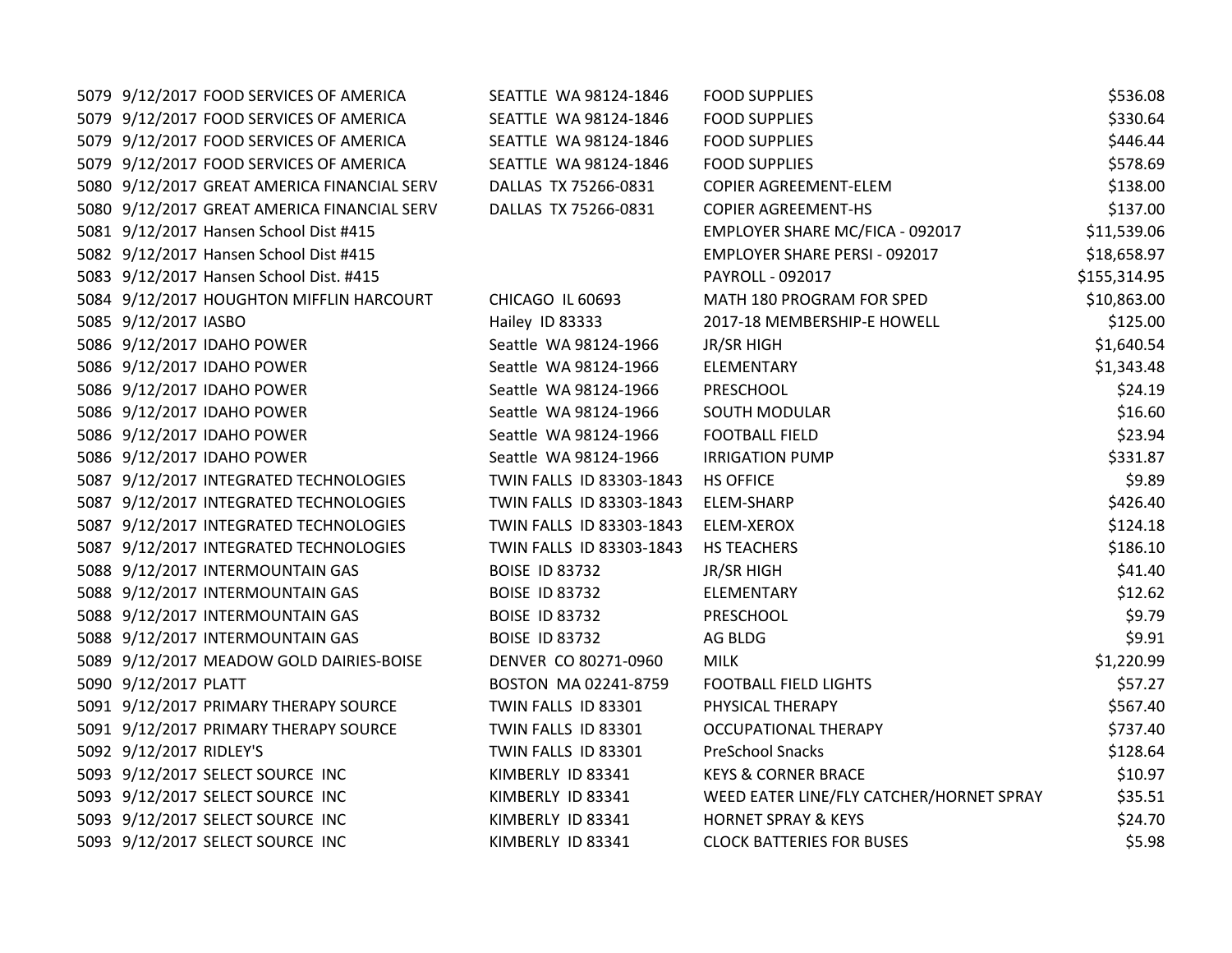| 5093 9/12/2017 SELECT SOURCE INC                                | KIMBERLY ID 83341                                | PARTS FOR DRINKING FOUNTAIN                                   | \$11.06    |
|-----------------------------------------------------------------|--------------------------------------------------|---------------------------------------------------------------|------------|
| 5093 9/12/2017 SELECT SOURCE INC                                | KIMBERLY ID 83341                                | <b>KEYS &amp; FURNACE FILTERS</b>                             | \$30.30    |
| 5094 9/12/2017 STATE TAX COMMISSION                             | BOISE ID 83707-0076                              | LUNCH RM SALES TAX                                            | \$1.25     |
| 5095 9/12/2017 THE TIMES-NEWS                                   | TWIN FALLS ID 83301                              | MAINTENANCE AD 1ST TIME                                       | \$230.20   |
| 5095 9/12/2017 THE TIMES-NEWS                                   | TWIN FALLS ID 83301                              | MAINTENANCE AD 2ND TIME                                       | \$276.88   |
| 5096 9/12/2017 TOOLS FOR SCHOOLS                                | EMMETT ID 83617                                  | <b>FOOD SUPPLIES</b>                                          | \$2,743.89 |
| 5097 9/12/2017 VALLEY WIDE COOPERATIVE                          | JEROME ID 83338                                  | <b>GAS CREDIT</b>                                             | $-55.61$   |
| 5097 9/12/2017 VALLEY WIDE COOPERATIVE                          | JEROME ID 83338                                  | <b>FUEL FOR BUSES</b>                                         | \$1,190.74 |
| 5097 9/12/2017 VALLEY WIDE COOPERATIVE                          | JEROME ID 83338                                  | LAWN MOWER FUEL                                               | \$29.31    |
| 5098 9/12/2017 VERIZON WIRELESS                                 | DALLAS TX 75266-0108                             | <b>IPAD</b>                                                   | \$30.02    |
| 5099 9/12/2017 WAYMENT BOB                                      | HANSEN ID 83334                                  | <b>ACTIVITY TRIP DRIVER MEALS</b>                             | \$13.00    |
| 5100 9/12/2017 PSI ENVIRONMENTAL                                | TWIN FALLS ID 83301-7873 ELEMENTARY              |                                                               | \$69.90    |
| 5100 9/12/2017 PSI ENVIRONMENTAL                                | TWIN FALLS ID 83301-7873                         | JR/SR HIGH                                                    | \$165.80   |
| 5101 9/12/2017 SCHOOL SPECIALTY/CLASSRM DIREC                   | CHICAGO IL 60693-0326                            | <b>SCHOOL SUPPLIES</b>                                        | \$1.08     |
| 5102 9/12/2017 ANDERSONS INC                                    | POCATELLO ID 83205                               | <b>FURNACE FILTERS</b>                                        | \$87.36    |
| 5103 9/12/2017 BARNES DON                                       | KIMBERLY ID 83341                                | <b>ACTIVITY TRIP DRIVER MEALS</b>                             | \$26.00    |
| 5104 9/12/2017 SCHOLASTIC INC                                   |                                                  | JEFFERSON CITY MO 65102-3.1ST GRADE-SCHOLASTIC NEWS & SCIENCE | \$194.70   |
| 5104 9/12/2017 SCHOLASTIC INC                                   | JEFFERSON CITY MO 65102-3.2ND GRADE-SCIENCE SPIN |                                                               | \$29.70    |
| 5104 9/12/2017 SCHOLASTIC INC                                   |                                                  | JEFFERSON CITY MO 65102-3.3RD GRADE-SCHOLASTIC NEWS & SCIENCE | \$194.70   |
| 5104 9/12/2017 SCHOLASTIC INC                                   |                                                  | JEFFERSON CITY MO 65102-3.4TH GRADE-SCHOLASTIC NEWS & SCIENCE | \$227.15   |
| 5104 9/12/2017 SCHOLASTIC INC                                   |                                                  | JEFFERSON CITY MO 65102-3.5TH GRADE-SCHOLASTIC NEWS & SCIENCE | \$207.68   |
| 5104 9/12/2017 SCHOLASTIC INC                                   |                                                  | JEFFERSON CITY MO 65102-3.6TH GRADE-SCHOLASTIC NEWS & SCIENCE | \$227.15   |
| 5104 9/12/2017 SCHOLASTIC INC                                   | JEFFERSON CITY MO 65102-3. SHIPPING & HANDELING  |                                                               | \$108.11   |
| 5105 9/12/2017 TEK-HUT                                          | TWIN FALLS ID 83301                              | <b>INTERNET SERVICE</b>                                       | \$1,500.00 |
| 5106 9/12/2017 GREAT MINDS-ORDER MANAGEMENT WASHINGTON DC 20003 |                                                  | <b>GRADE 3 STUDENT WORKBOOK MODULES 1</b>                     | \$210.00   |
| 5106 9/12/2017 GREAT MINDS-ORDER MANAGEMENT                     | WASHINGTON DC 20003                              | <b>GRADE 3 STUDENT WORKBOOK MODULES 3</b>                     | \$210.00   |
| 5106 9/12/2017 GREAT MINDS-ORDER MANAGEMENT                     | WASHINGTON DC 20003                              | <b>GRADE 3 STUDENT WORKBOOK MODULES 4</b>                     | \$210.00   |
| 5106 9/12/2017 GREAT MINDS-ORDER MANAGEMENT                     | WASHINGTON DC 20003                              | <b>GRADE 3 STUDENT WORKBOOK MODULES 6</b>                     | \$210.00   |
| 5106 9/12/2017 GREAT MINDS-ORDER MANAGEMENT                     | WASHINGTON DC 20003                              | <b>SHIPPING &amp; HANDELING</b>                               | \$58.80    |
| 5107 9/12/2017 FRANZ FAMILY BAKERIES                            | LOS ANGELES CA 90074-2654 BAKED GOODS            |                                                               | \$39.36    |
| 5107 9/12/2017 FRANZ FAMILY BAKERIES                            | LOS ANGELES CA 90074-2654 BAKED GOODS            |                                                               | \$42.00    |
| 5108 9/12/2017 NU-VU GLASS                                      | TWIN FALLS ID 83301                              | <b>WINDOWS FOR PRESCHOOL</b>                                  | \$5,035.82 |
| 5108 9/12/2017 NU-VU GLASS                                      | TWIN FALLS ID 83301                              | <b>DOOR FOR PRESCHOOL</b>                                     | \$2,653.80 |
| 5109 9/12/2017 PITNEY BOWES                                     | PITTSBURGH PA 15250-7887 POSTAGE LEASE           |                                                               | \$207.00   |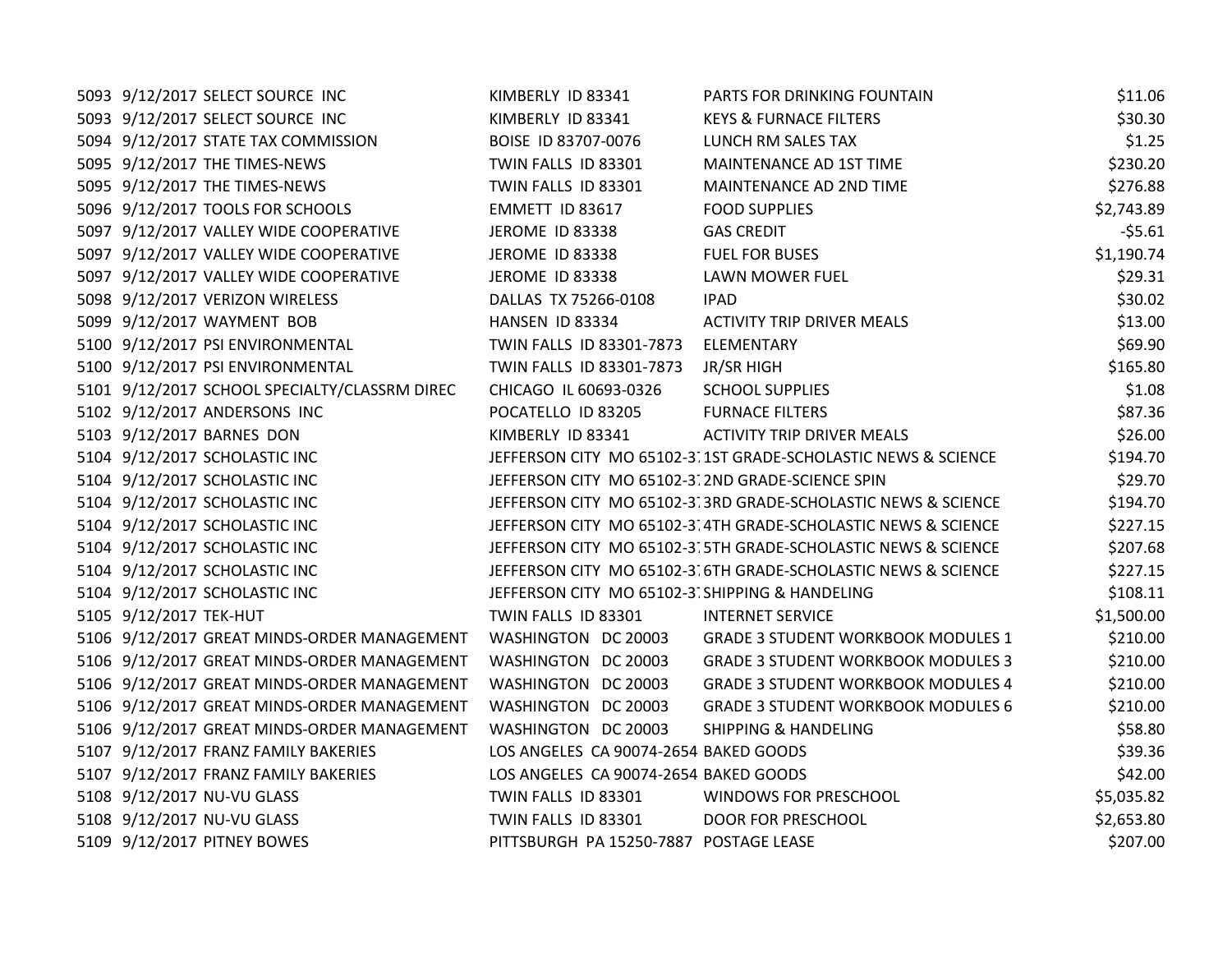| 5110 9/12/2017 HAMILTON SHAREE              | KIMBERLY ID 83341        | <b>ASVAB PREP BOOK</b>               | \$21.32    |
|---------------------------------------------|--------------------------|--------------------------------------|------------|
| 5110 9/12/2017 HAMILTON SHAREE              | KIMBERLY ID 83341        | <b>BACKPACK FOR HOMELESS STUDENT</b> | \$26.46    |
| 5111 9/12/2017 SHIELDS JUSTIN               | HANSEN ID 83334          | REIMBURSEMENT FOR FINGERPRINTING     | \$20.00    |
| 5112 9/12/2017 VISA                         | TWIN FALLS ID 83303-0249 | RETURNED ELEMENTARY SUPPLIES         | $-5566.90$ |
| 5112 9/12/2017 VISA                         | TWIN FALLS ID 83303-0249 | 21ST CENTURY GRANT TRNING-E HOWELL   | \$50.00    |
| 5112 9/12/2017 VISA                         | TWIN FALLS ID 83303-0249 | REPLACEMENT CHAIRS FOR STAFF         | \$239.67   |
| 5112 9/12/2017 VISA                         | TWIN FALLS ID 83303-0249 | <b>CLASSROOM PLANNERS</b>            | \$239.76   |
| 5112 9/12/2017 VISA                         | TWIN FALLS ID 83303-0249 | <b>CURRICULUM FOR ELEM-COUNSELOR</b> | \$2,259.00 |
| 5112 9/12/2017 VISA                         | TWIN FALLS ID 83303-0249 | <b>ATHLETE DRUG KITS</b>             | \$751.20   |
| 5112 9/12/2017 VISA                         | TWIN FALLS ID 83303-0249 | REPLACEMENT AMERICAN LIT BOOKS       | \$143.62   |
| 5112 9/12/2017 VISA                         | TWIN FALLS ID 83303-0249 | <b>SHREDDER FOR ELEM</b>             | \$189.80   |
| 5112 9/12/2017 VISA                         | TWIN FALLS ID 83303-0249 | ROSETTA STONE & TEACHER BOOKS        | \$417.89   |
| 5112 9/12/2017 VISA                         | TWIN FALLS ID 83303-0249 | POSTAGE FOR ROSETTA STONE RETURN     | \$8.35     |
| 5112 9/12/2017 VISA                         | TWIN FALLS ID 83303-0249 | RMS FOR CHARLOTTE DANIELSON TRAINI   | \$914.84   |
| 5112 9/12/2017 VISA                         | TWIN FALLS ID 83303-0249 | RMS FOR CHARLOTTE DANIELSON TRAINI   | \$544.40   |
| 5113 9/12/2017 RIKIM INC                    | KIMBERLY ID 83341        | <b>EXIT SIGNS FOR ELEMENTARY</b>     | \$551.00   |
| 5114 9/12/2017 PIERSOL KIM                  | <b>FILER ID 83328</b>    | ** VOID **                           | \$0.00     |
| 5115 9/12/2017 THE SPRINKLER SHOP INC       | KIMBERLY ID 83341        | <b>SPRINKLER PARTS</b>               | \$24.03    |
| 5116 9/12/2017 AMERICAN FIDELITY            | OKLAHOMA CITY OK 73125   | HSA DEPOSIT - 092017                 | \$556.00   |
| 5117 9/12/2017 BRADY INDUSTRIES LLC         | LAS VEGAS NV 89118       | <b>TRASH CAN LINERS</b>              | \$53.50    |
| 5118 9/18/2017 CAXTON                       | CALDWELL ID 83605-3299   | JOURNEY GRADE 5 STUDENT WORKBOOKS    | \$150.00   |
| 5118 9/18/2017 CAXTON                       | CALDWELL ID 83605-3299   | <b>SHIPPING</b>                      | \$14.65    |
| 5118 9/18/2017 CAXTON                       | CALDWELL ID 83605-3299   | CAX45369 REFILL LAMINATE             | \$141.00   |
| 5118 9/18/2017 CAXTON                       | CALDWELL ID 83605-3299   | <b>B/O ELEMENTARY SUPPLIES</b>       | \$67.44    |
| 5118 9/18/2017 CAXTON                       | CALDWELL ID 83605-3299   | JOURNEY GRADE 2 STUDENT WORKBOOKS    | \$172.50   |
| 5118 9/18/2017 CAXTON                       | CALDWELL ID 83605-3299   | JOURNEY'S READER NOTBOOK GRADE 3     | \$345.00   |
| 5118 9/18/2017 CAXTON                       | CALDWELL ID 83605-3299   | <b>SHIPPING</b>                      | \$13.80    |
| 5118 9/18/2017 CAXTON                       | CALDWELL ID 83605-3299   | JOURNEY GRADE 4 STUDENT WORKBOOKS    | \$43.75    |
| 5119 9/18/2017 DAY TREATMENT YOUTH SERVICES | JEROME ID 83338          | TRANSPORTATION FOR SUTDENT A         | \$544.50   |
| 5119 9/18/2017 DAY TREATMENT YOUTH SERVICES | <b>JEROME ID 83338</b>   | <b>ADMIN FEES</b>                    | \$200.00   |
| 5119 9/18/2017 DAY TREATMENT YOUTH SERVICES | JEROME ID 83338          | <b>SERVICES</b>                      | \$950.75   |
| 5120 9/18/2017 GLACIER REFRIGERATION INC    | TWIN FALLS ID 83303      | <b>WORK ON FREEZER</b>               | \$617.93   |
| 5121 9/18/2017 KELLY KAYLA                  | <b>BUHL ID 83316</b>     | MILEAGE TO CHARLOTTE DANIELSON       | \$128.26   |
| 5122 9/18/2017 HENDERSON RICHARD            | TWIN FALLS ID 83301      | MILEAGE TO FED PROG CONF             | \$142.04   |